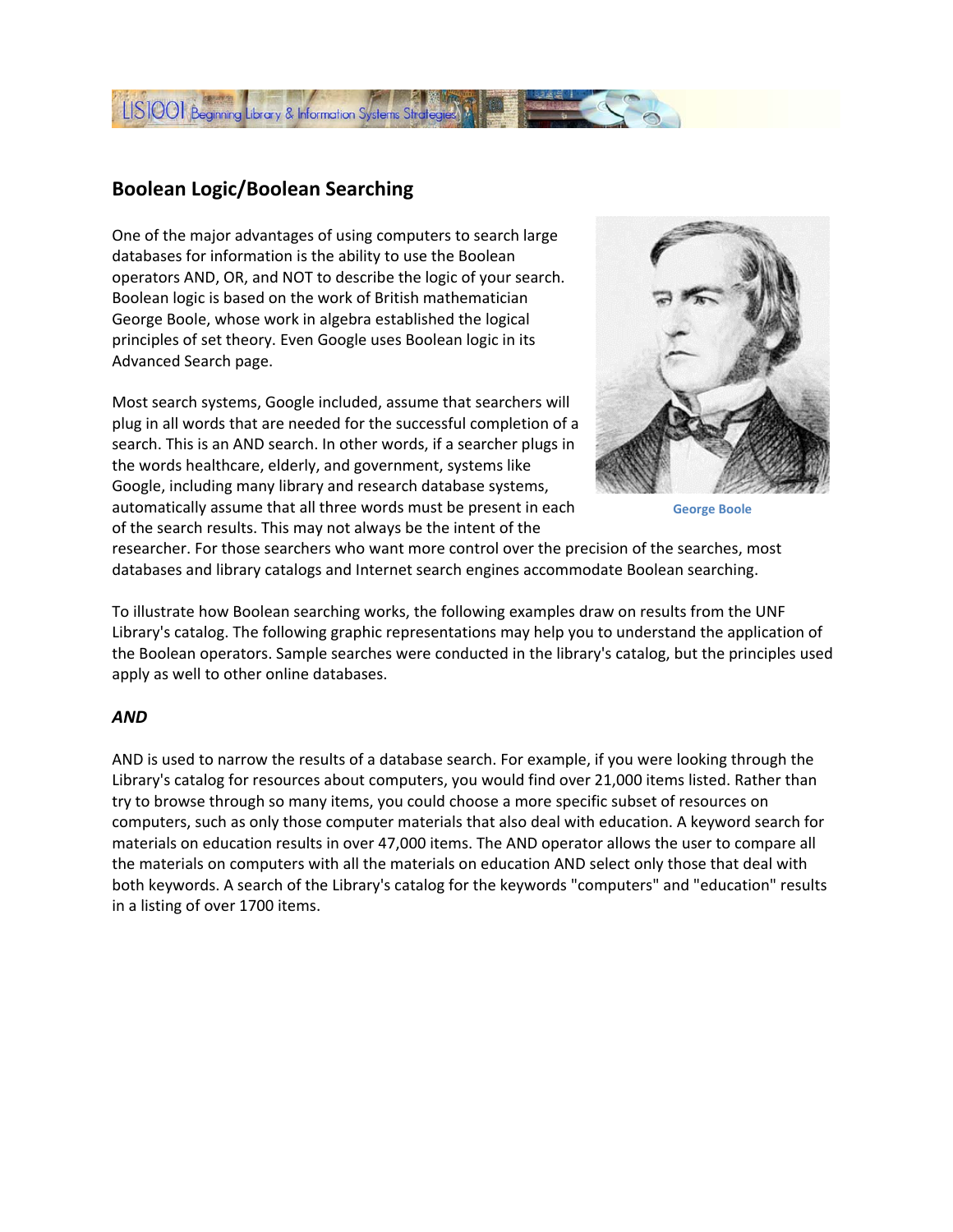#### **Boolean AND search in the library's catalog: COMPUTERS AND EDUCATION**

|              | Thomas G. Carpenter Library                                                       |                        | Catalog                                          |
|--------------|-----------------------------------------------------------------------------------|------------------------|--------------------------------------------------|
| Library Home | E-Journal Locator<br>Journal Articles & Databases                                 |                        | Other Library Catalogs<br><b>Course Reserves</b> |
|              |                                                                                   |                        | end session<br>renewals/library account<br>help  |
| $\circ$      | Basic Search O Search begins with (browse) O<br><b>Option 1: Search for words</b> | <b>Advanced Search</b> |                                                  |
|              | computers                                                                         | $\overline{m}$         | Anywhere                                         |
| <b>AND</b>   | education                                                                         | in                     | Anywhere                                         |
| <b>AND</b>   |                                                                                   |                        | in Anywhere                                      |

An even better way to pare down the search results is to search for the SUBJECTS computers and education.

### **Boolean AND Search limited to Subjects: COMPUTERS AND EDUCATION**

|              | Thomas G. Carpenter Library                                                             |                        | Catalog                                                   |
|--------------|-----------------------------------------------------------------------------------------|------------------------|-----------------------------------------------------------|
| Library Home | Journal Articles & Databases                                                            | E-Journal Locator      | Course Reserves<br>Other Library Catalogs                 |
|              |                                                                                         |                        | end session<br>renewals/library account<br>help           |
|              | O Basic Search O Search begins with (browse) <sup>O</sup><br>Option 1: Search for words | <b>Advanced Search</b> |                                                           |
| <b>AND</b>   | computers<br>education                                                                  | in                     | Subject Heading<br>$\overline{m}$                         |
| AND V        |                                                                                         |                        | Subject Heading<br>$\overline{\mathbf{v}}$<br>in Anywhere |

This search results in just over 700 items, a reduction of about half our original search results. If you think in terms of the old card catalog, this search is the equivalent of opening the drawer containing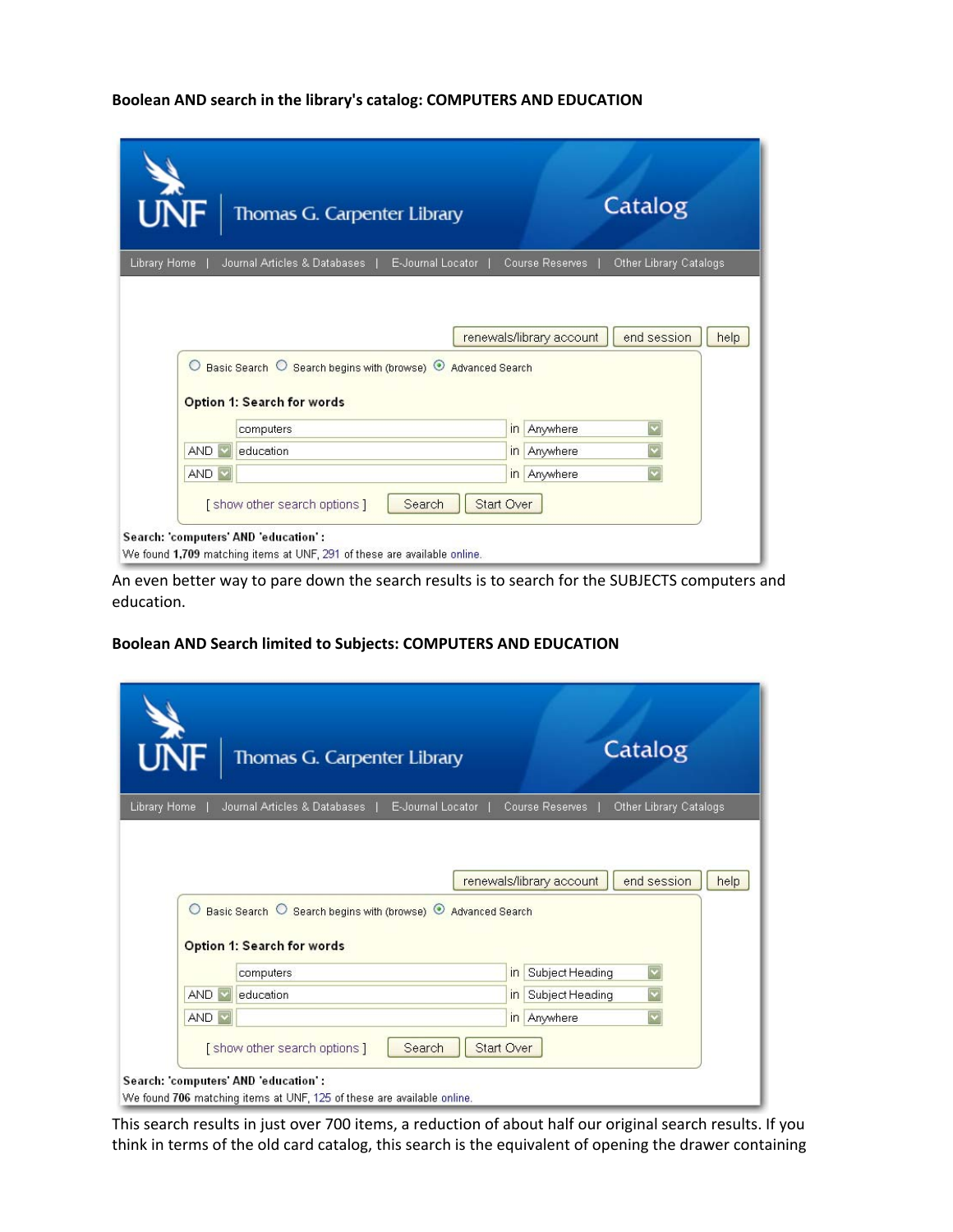catalog cards for books and other materials on computers, looking at the subject headings at the bottom of the cards, and writing down only those items that also have education listed as an additional subject heading.



## **Figure 1: Subject search for COMPUTERS AND EDUCATION**

Figure 1 provides a graphic representation of how the AND search works. The circle on the left represents the set of all books in the library dealing with education. The circle on the right represents all books in the library dealing with computers. The intersection, or shared region of the two circles (shown in blue shading), represents the books in the library that deal both with computers AND with education.

## *OR*

OR is used to broaden search results. For example, a keyword search in the Library's catalog for information on film yields over 11,000 items. A keyword search on cinema yields over 2300 items. Since not all material descriptions will include the words film and cinema, to retrieve all materials described with either of these words, use the OR search strategy. The result is a listing of more than 12,000 items.

Some databases allow users to "truncate" or cut short words that have multiple endings. The Library's current catalog system automatically searches plural forms of words, but it doesn't allow the use of truncation or wildcards. Because of this, the Boolean search strategy opens up a search of the catalog to include other forms of a word. The OR search strategy allows a searcher to look for materials that cover any of the keywords entered, such as film or films or filming or cinema, etc. This particular OR search has no card catalog equivalent since keyword searching was not an option in the printed card catalog. If a researcher were searching the subject catalog, however, and decided to look for anything on English Literature and for anything on American Literature, the researcher would have to search through all the drawers on both subjects. This search would be equivalent to an OR search by subject in the Library's catalog.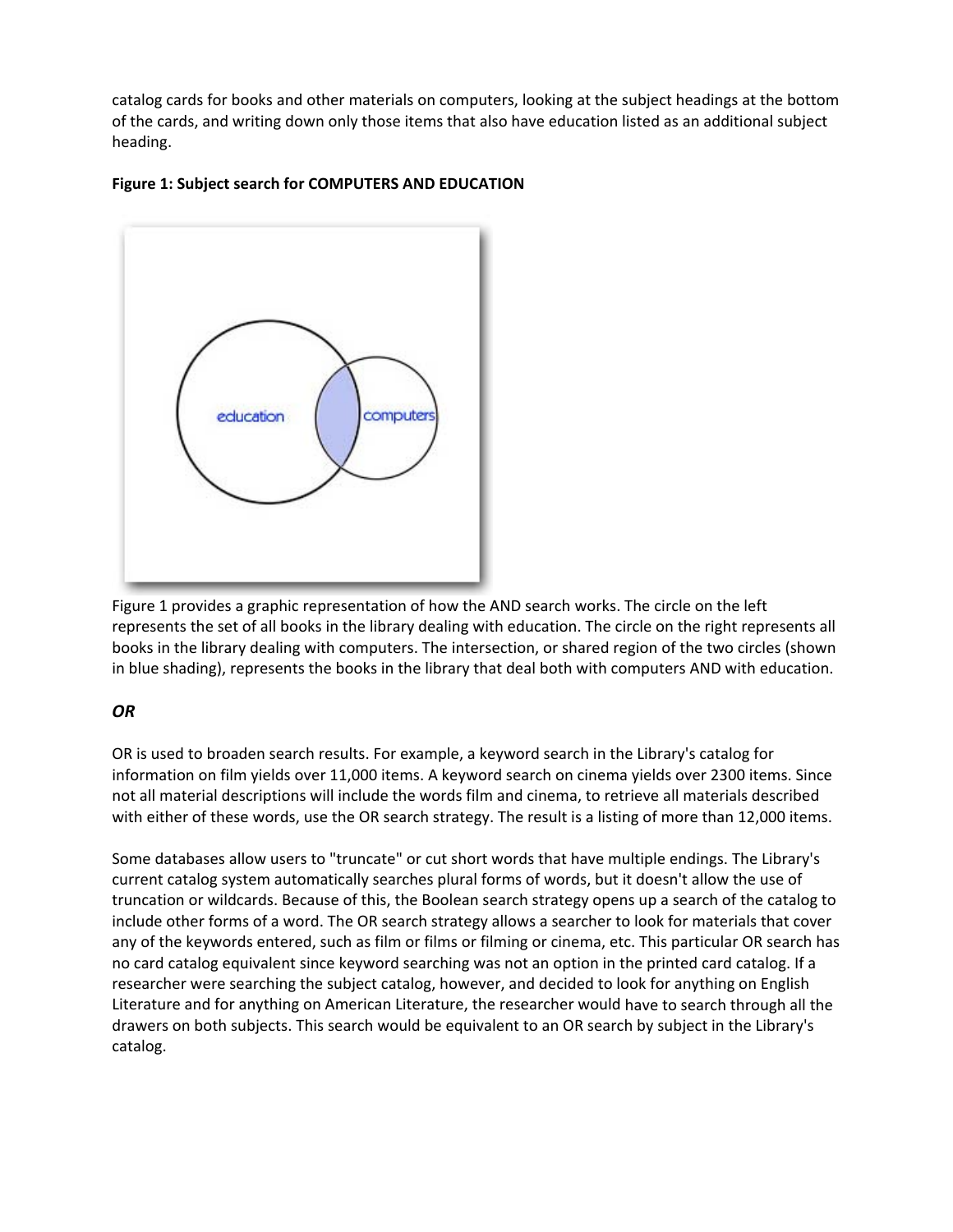**Figure 2: Keyword search for FILM OR CINEMA**



Figure 2 provides a graphic representation of the OR search. The circle on the left represents the set of all materials in the UNF Library dealing with the singular or plural form of the word film. In this case, because a keyword search was used, the words film or films could be part of the subject headings, titles, authors names, or any other descriptive information included in the item's cataloging. The circle on the right represents the set of all UNF Library materials dealing with cinema. Since the OR logic creates a union of the two sets, the search results are larger than the largest of the two searches. The blue shading reveals the search result, which includes everything in both sets, including those items held in common between the two.

#### **Boolean OR search in the library's catalog: FILM OR CINEMA**

|                             | Thomas G. Carpenter Library                                                                                                                                                    | Catalog                                   |  |
|-----------------------------|--------------------------------------------------------------------------------------------------------------------------------------------------------------------------------|-------------------------------------------|--|
| Library Home                | E-Journal Locator<br>Journal Articles & Databases                                                                                                                              | Other Library Catalogs<br>Course Reserves |  |
| $\circ$                     | end session<br>renewals/library account<br>help<br>Basic Search O Search begins with (browse) O Advanced Search<br>Option 1: Search for words<br>Subject Heading<br>film<br>In |                                           |  |
| <b>OR</b>                   | cinema                                                                                                                                                                         | Subject Heading<br>$\overline{m}$         |  |
| <b>AND</b>                  |                                                                                                                                                                                | Anywhere<br> n                            |  |
| Search: 'film' OR 'cinema': | [show other search options]<br>Search                                                                                                                                          | <b>Start Over</b>                         |  |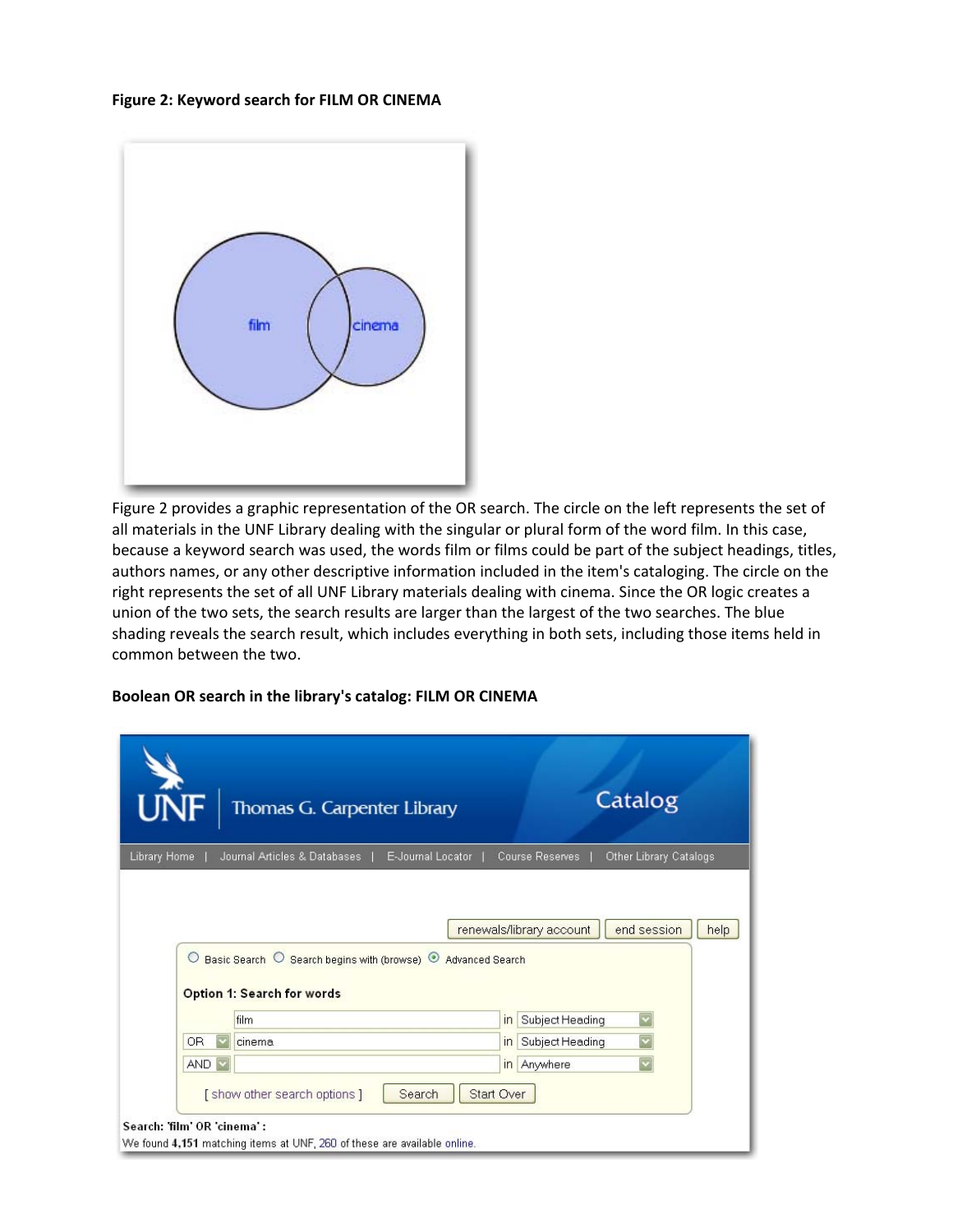NOT provides a further means for narrowing a search by eliminating items that are described using certain keywords. A search performed with NOT would look as illustrated in Figure 3.



### **Figure 3: Keyword phrase search for "ENGLISH LITERATURE" not "AMERICAN LITERATURE"**

The circle to the left represents the more than 3800 items in the UNF Library on English Literature. The circle to the right represents the more than 4500 items on American Literature. (Note: Both topics were searched as phrases: "english literature" "american literature") If a researcher finds it desirable to look only at those materials that deal solely with English Literature, the NOT combination excludes from the final search result materials on American Literature. The search results in over 3100 items, considerably fewer items than the more than 3800 that were listed for English Literature alone. Note in the following example that keyword phrase searching is done using quotation marks around the two word phrases. The quotation marks force the catalog (and most other databases) to match the two words only if they appear together as a phrase. A search using the NOT operator in the Library's catalog would be formatted as follows.

#### *NOT*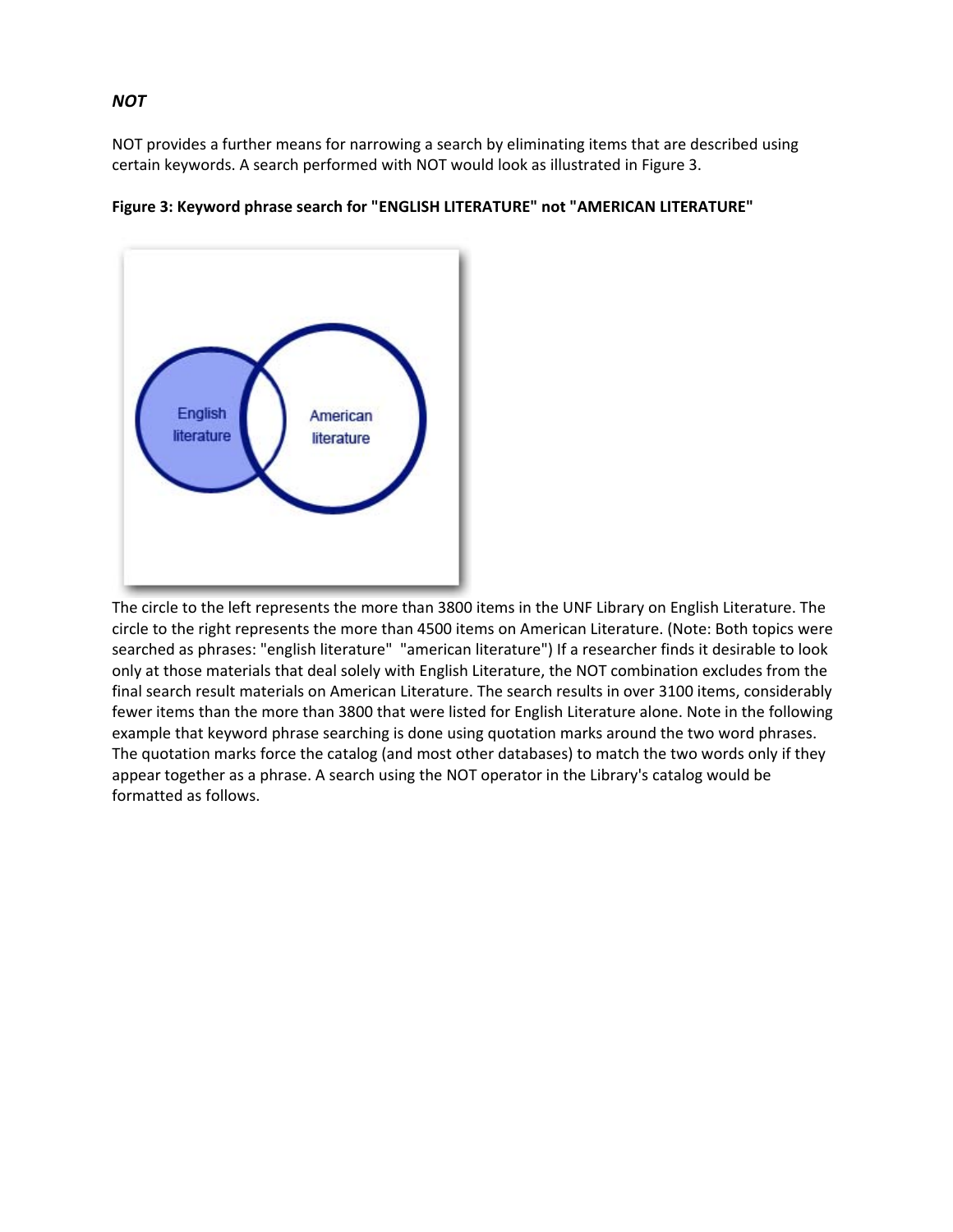#### **Boolean NOT search in the library's catalog: "ENGLISH LITERATURE" NOT "AMERICAN LITERATURE"**

|              | Thomas G. Carpenter Library                                                                                  | Catalog                                          |
|--------------|--------------------------------------------------------------------------------------------------------------|--------------------------------------------------|
| Library Home | Journal Articles & Databases<br>E-Journal Locator                                                            | Other Library Catalogs<br><b>Course Reserves</b> |
|              |                                                                                                              |                                                  |
|              | Basic Search O Search begins with (browse) <sup>O</sup> Advanced Search<br><b>Option 1: Search for words</b> |                                                  |
|              | "english literature"                                                                                         | Anywhere<br>in                                   |
| <b>NOT</b>   | "american literature"                                                                                        | Anywhere<br>$\ln$                                |
| AND V        |                                                                                                              | Anywhere<br>$\ln$                                |
|              | Search<br>[show other search options]                                                                        | <b>Start Over</b>                                |

## *Google and Boolean Logic*

Boolean searching is one of the most frequently used means for querying a database for meaningful information. It is even used by Web search engines like Google. When you type a string of words in Google you are actually doing a Boolean AND search. By default, Google looks for all the terms that you include in your search. You can also use the NOT and OR logic in Google by using the Advanced Search screen. In Google's Advanced Search screen, the AND search is triggered by typing information into the "all these words" input box, the OR search is triggered by typing information into the "any of these words" input boxes, and the NOT search is triggered by typing information into the "none of these words" box.

To get to the Google advanced search screen pictured below, type and enter the following URL in a web browser:

http://www.google.com/advanced\_search